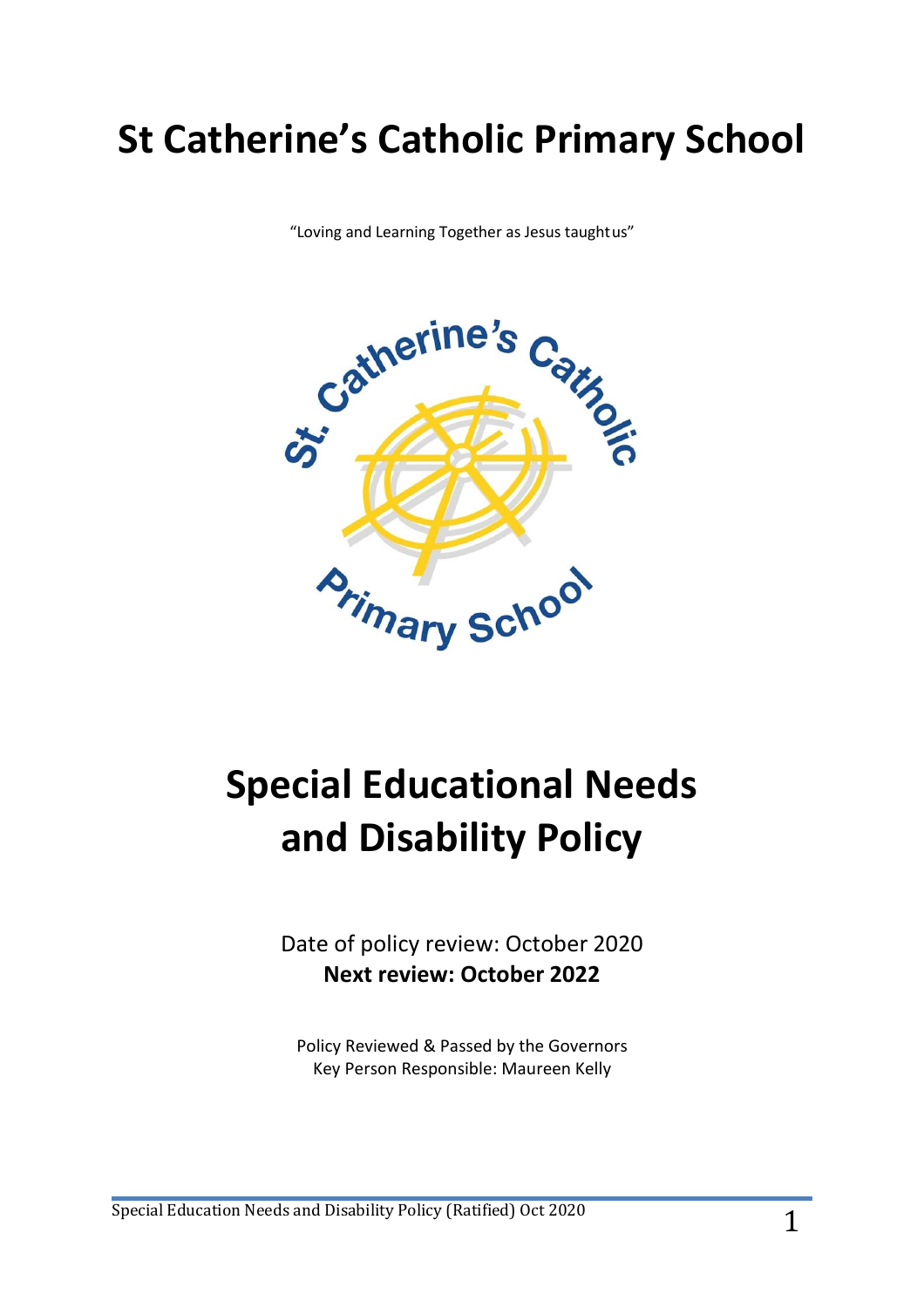This policy complies with the statutory requirement laid out in the SEND Code of Practice 0-25 (Sept 2014)3.65 and section 69(2) of the Children and Families Act 2014. It has been written with reference to the following guidance and documents:

- Equality Act 2010
- SEN Code of Practice 0-25 2014
- Schools SEN Information Report Regulations 2014
- Statutory Guidance on Supporting pupils at school with medical conditions 2014
- The National Curriculum in England Key Stage 1 and 2 2013
- Safeguarding Policy
- Accesssibility Plan
- Teachers Standards 2012

This policy was created by the school's Assistant Headteacher/SENCo with the SEN Governor in liaison with the SLT, all staff and parents of pupils with SEND.

Name of Assistant Headteacher/SENCo: Holly Evans (a member of the Senior Leadership Team)

Contact Details:

St Catherine's Catholic School Vale Drive Barnet EN5 2ED

Tel: 020 9440 4946

**Email: [hevans@stcatherines.barnetmail.net](mailto:hevans@stcatherines.barnetmail.net)**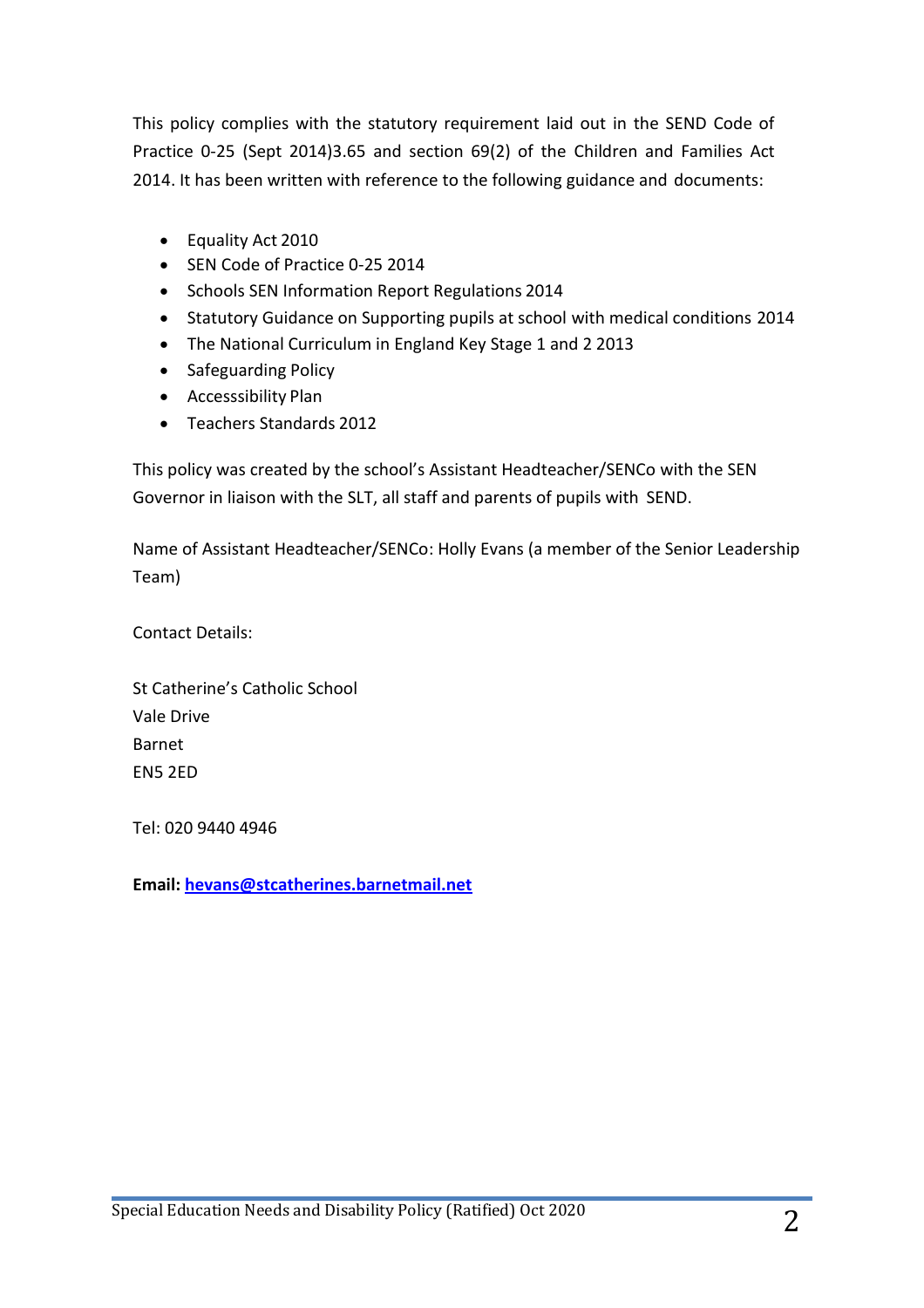At St Catherine's we are committed to promoting the highest possible levels of achievement to ensure that each individual pupil reaches their potential and to value all learners equally while developing their enthusiasm for learning. We focus on the outcomes for children.

We define SEN in the following way;-

- A significantly greater difficulty in learning than the majority of children of the same age
- A disability or physical impairment which prevents or hinders children from learning
- An emotional or behavioral difficulty that impedes the child's own learning, or that of other children.

Every teacher is a teacher of every child including those with SEN.

We work in close partnership with parents/carers who play an active and valued role in their child's education.

The objectives of our SEN policy are as follows:

- To identify students with special educational needs and disabilities as early as possible so that appropriate provision can be made and their needs met and attainment raised
- To work within the guidance provided in the SEND Code of Practice 2014.
- To allocate staffing and resources in ways which reflect differing individual needs as finances allow.
- To ensure that all who are involved with children are aware of the procedures for identifying their needs, supporting and teaching them and that targets set are appropriate and achievable based on identified need
- To plan an effective curriculum to meet the needs of children with SEN which is stimulating, focused and challenging
- To involve parents/ carers in the identification and review of the targets set for individual children and those targets identified in the child's Individual Education Plan;
- To ensure that learners express their views and are fully involved in decisions which affect their education
- To work in close partnership, where appropriate, with outside agencies to support the needs and provision of children with special educational needs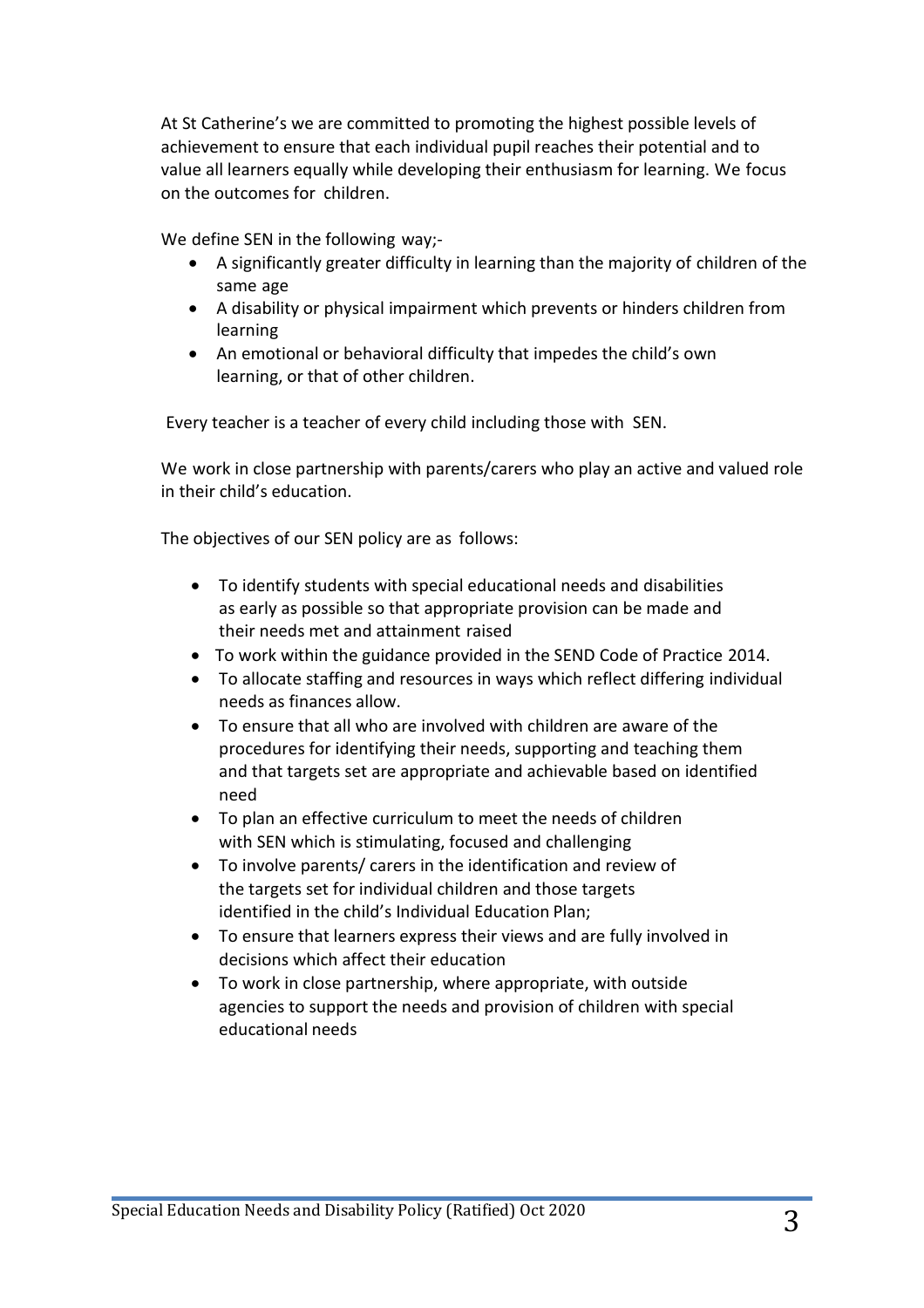## Roles and Responsibilities

The governing body will;

- Appoint an SEN Governor.
- Do its best to ensure that the necessary provision is made for any child who has special educational needs.
- Have regard to the Special Educational Needs Code of Practice(2014) when carrying out its duties towards all children with special educational needs
- Have a written SEN policy containing the information as set out in the SEN Code of Practice.
- Report to parents/carers on the implementation of the school's policy for children with SEN in the school profile and school prospectus
- Ensure they are up to date and knowledgeable about the school's SEN provision, including how funding, equipment and personal resources are deployed.
- Perform the duties of the Special Educational Needs and Disability Act (2001) including publishing a 3 year Disability Equality Scheme Access Plan.
- Ensure the appointment of an appropriately qualified Assistant Headteacher

Currently the Assistant Headteacher (Holly Evans) is responsible for coordinating the provision of special educational needs throughout the school. The role of the Assistant Headteacher is to;

- Ensure day to day operation of the SEN Policy and the deployment of Teaching Assistants.
- Provide advice to staff supporting, liaising with them and where necessary supporting the completion of Individual Educational Plans.
- Work alongside staff to assist them in identifying, assessing and planning for children's needs and ensuring that the children make progress.
- Line manage the SEN Teaching assistants.
- In consultation with class teacher, set up, monitor and review IEP's.
- Overseeing and maintaining resources for special educational needs
- Liaising with outside agencies
- Where necessary, referring children and families to external agencies
- Contributing to and, where necessary, leading the continuing professional development of staff.
- Monitoring, evaluating and reporting on the provision for children with SEN to the Head and governing body.
- Coordinating the range of support available to children with SEN.
- Together with the class teacher liaising with parents/carers of children with SEN
- Maintaining and monitoring a Provision Map which details the various programmes and arrangements in place to meet identified needs.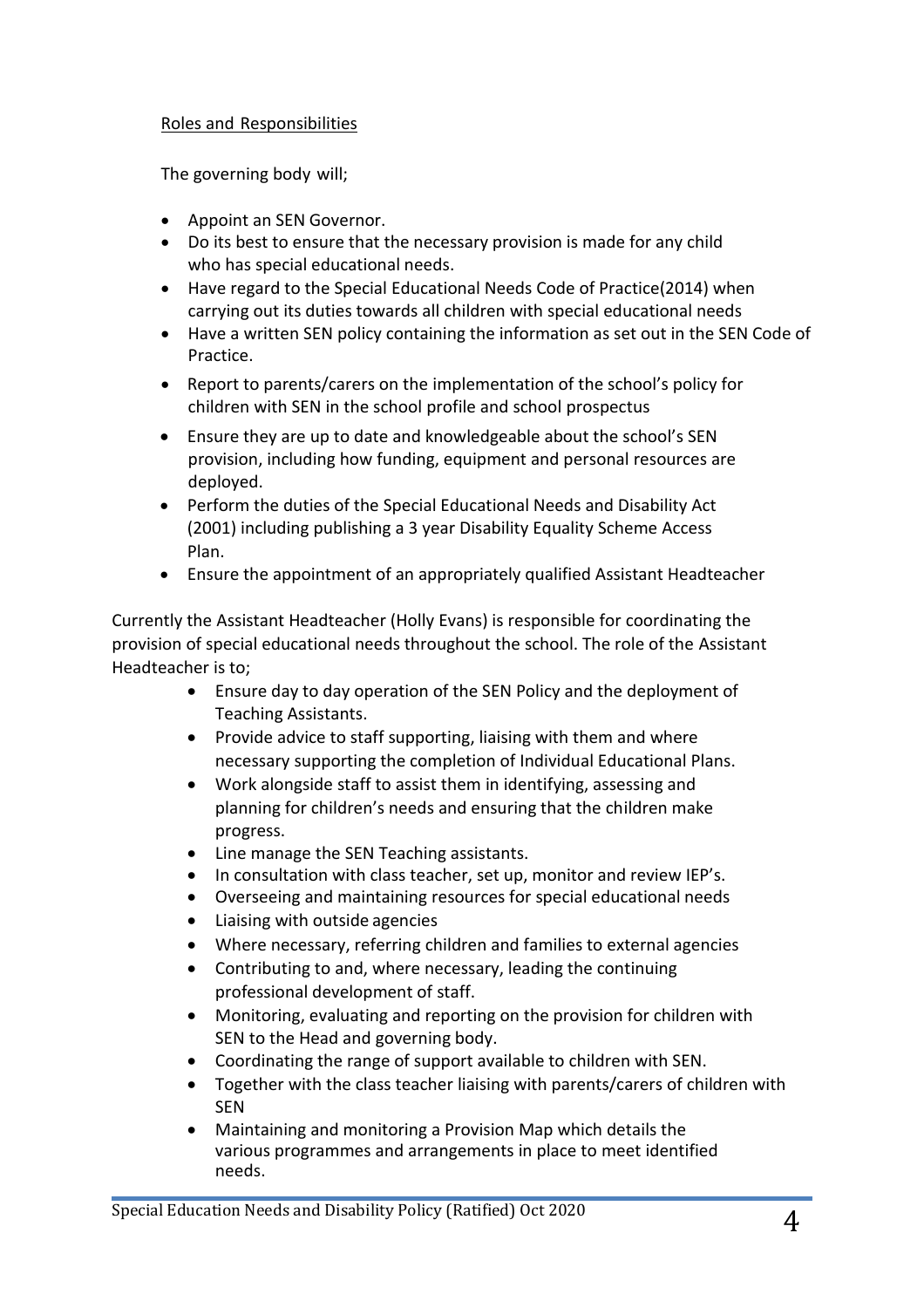Every teacher is expected to take responsibility for meeting the learning needs of all children in their care and to differentiate the curriculum appropriately. The Inclusion Leader will provide guidance and support for staff as they work towards these aims and will help staff to become aware of their children in light of the whole school policy for SEN.

## Identification and assessment arrangements and review procedures.

The school follows the guidance contained in the SEN Code of Practice (2014). This recommends a graduated approach. The Code does not assume that there are rigid categories of special educational need, but recognises that children's needs and requirements may fall within or across four broad areas.

These are: -

- Communication and Interaction
- Cognition and Learning
- Social, Mental and Emotional Health
- Sensory and/or physical needs

Teachers are responsible and accountable for the progress and development of the pupils in their class, including where pupils access support from teaching assistants or specialist staff. Where possible we will meet every child's needs within the classroom through ensuring that our planning, teaching and approaches are high quality and effective. At St Catherine's the quality of teaching for all pupils is regularly and carefully reviewed, including those children at risk of underachievement. This includes reviewing, and where necessary, improving, teacher's understanding of strategies to identify and support vulnerable pupils and their knowledge of the SEN most frequently encountered.

However, where through careful identification and assessment we and/or the parents/carers determine that a child is not making adequate progress, the class teacher will consult the Assistant Headteacher. They, in conjunction with the child and parents/carers, will review the strategies and approaches that are currently being used and the way these might be developed. Additional interventions and targeted support will be provided. Pupils will only be identified as SEN and placed on the register if they do not make adequate progress once they have had access to interventions and good high quality personalised teaching.

Following a review of the strategies or approaches it may be necessary to make provision which is additional to, or different from, that which is already provided.

We will seek additional information from the parents/carers, and in some cases, outside agencies, who may be involved with the child. We may reassess needs, if appropriate through diagnostic assessment. When we have all the available information, we will consider the findings with the parents/carers and the child, and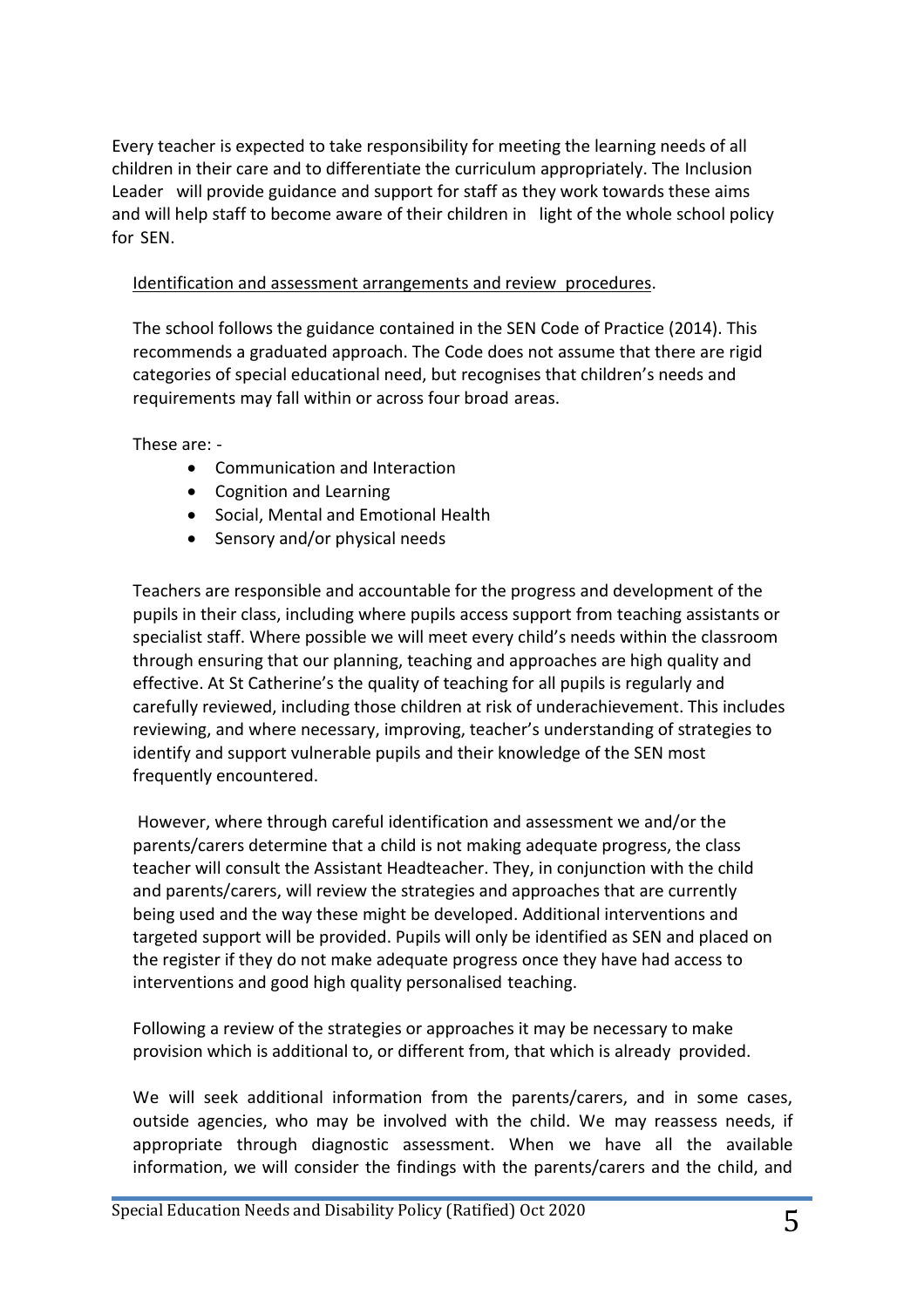plan the next strategy for action. This may involve engaging the child in an appropriate programme as part of our Provision Map and drawing up an IEP. Any provision made and the progress made by your child will be discussed with you regularly and reviewed to ensure it is having an impact on achievement. Where, despite all of our best efforts, the child still continues to make little or no progress in relation to the targets set, or is working at National Curriculum levels significantly below those of his/her peers we draw on more specialised assessments from external agencies and professionals provided by the LA.

We will seek advice on fresh targets and strategies, or more specialist assessments that can help us with our planning. An IEP will be written to reflect these new targets after consultation with these agencies, parents/carers, the child, the Assistant Headteacher and the class teacher. We will ensure that parental consent is sought before any outside agencies are involved.

An Individual Education Plan will detail: -

- Exactly what needs are identified
- Clear outcomes to be achieved within a given time frame. Shortterm SMART targets.
- The teaching strategies;
- What additional provision will be made;
- How we will judge progress (success criteria) including the exit criteria;
- Any outcomes after a review;

All IEPs are reviewed at least twice a year and we acknowledge that IEPs are only effective if they are living records that are regularly monitored and revised.

Where, despite all of our best endeavors, the child still makes little or no progress in the areas targeted, we will discuss with the parents/carers and child the need for either of us to approach the LA to request a statutory assessment. This may or may not result in the LA issuing an Education and Health Care Plan. Where a child has an EHC Plan, we will carry out an annual review which parents/carers, child, outside agencies, Assistant Headteacher and other staff as appropriate, will be invited to attend. A six month review may be held for children in Foundation Stage and will be used, if necessary, for any child in Key Stage 1 or 2.

## **Training and Resources**

Many of the resources used by children having special educational needs are available within the classroom. Money may also be spent on further additional resources, staffing costs and time allocated to the Assistant Headteacher to manage the support for special educational needs and meet the objectives of this policy. Any requests for further additional resources should be made to the Assistant Headteacher. In order to maintain and develop the quality of teaching and provision to respond to the strengths and needs of all pupils, all staff are encouraged to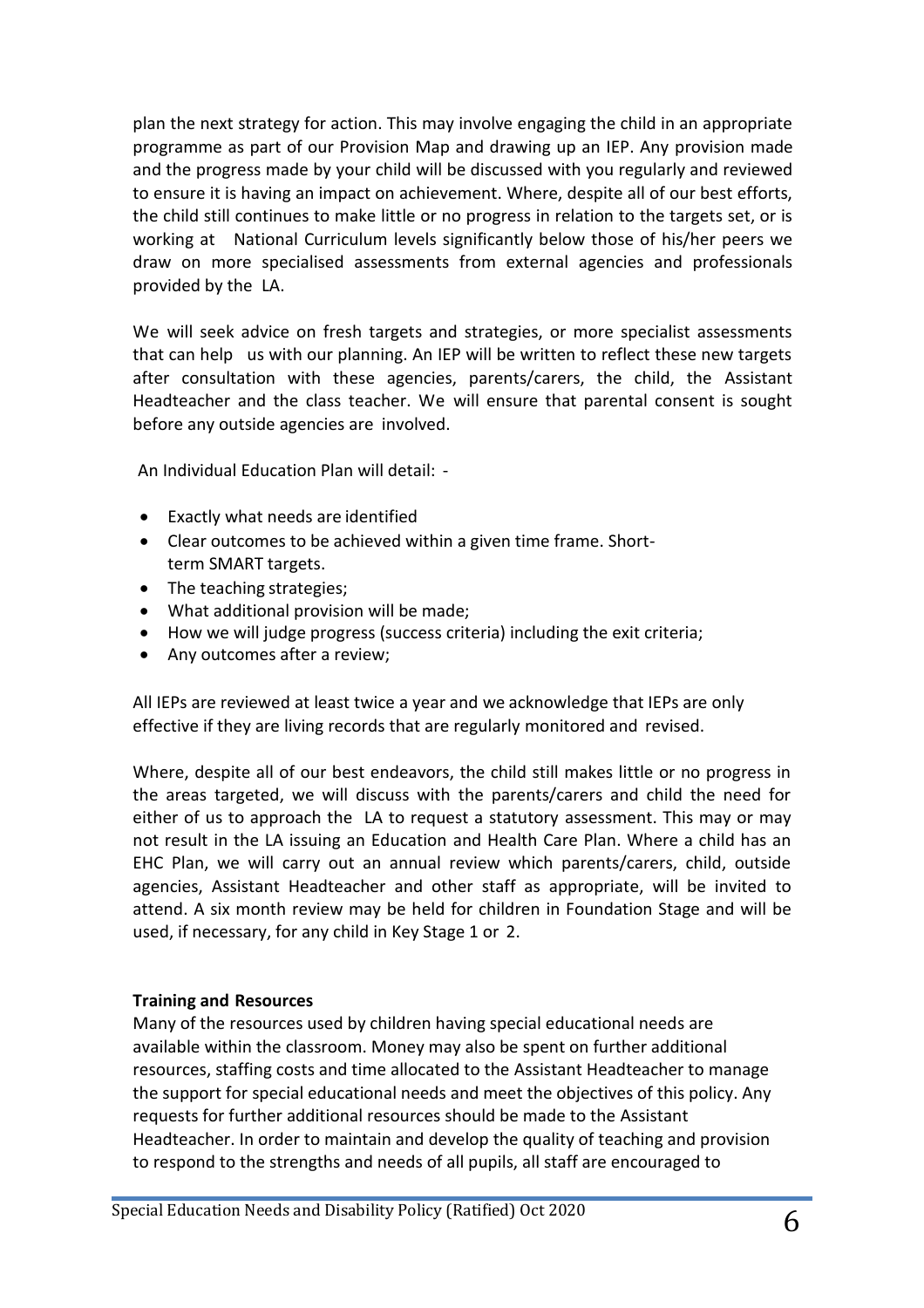undertake training and development. All training needs of staff are identified and monitored by the Assistant Headteacher. All teachers and support staff undertake induction on taking up a post and this includes a meeting with the Assistant Headteacher to explain systems and structures in place around the school's SEND provision and practice and to discuss the needs of individual pupils. The school's Assistant Headteacher regularly attends the Senco network meetings in order to keep up to date with local and national updates in SEND.

#### **Admission arrangements**

Normal admission arrangements apply. The admissions policy is based on the agreed local authority policy. We strive to be a fully inclusive school. All children will be treated according to their needs in line with the school's policy for equality of opportunity. No child will be denied admission because of his or her, race, physical ability or academic attainment. Where a child has a particular need e.g. wheelchair access the governors will make reasonable adjustments to ensure the child's needs are fully met**.** If a child is transferring into the school with a statement or EHC Plan, or has been receiving extra support from LA centrally funded resources in their previous school, the continuation of this support will be negotiated with the appropriate officer of the LA to ensure that their needs can be met.

Any variation to the above will need to be agreed by the full governing body.

#### **Links and Use of outside agencies**

Close links are maintained with the LA support services in order to ensure that the school makes appropriate provision for children with special educational needs. Where it is necessary to contact outside agencies, the Assistant Headteacher will usually make the necessary arrangements and discuss with parents/carers accordingly. These agencies normally include the Local Education Team including the educational psychologist, autism support team, Physical and Sensory Impairment Support Service team, speech therapist, behaviour support team, health and LA personnel. Any or all of these agencies may be involved in the Provision Map and/ or construction, delivery or review of targets set in children's Individual Education Plans in order to ensure children's attainment israised.

## **Supporting Pupils and Families.**

Parents should refer to the LA local offer for information and support and to access links with other agencies. This is available on our website together with Admission arrangements. Transition into the school, from class to class, across key stages, and onto secondary school is managed very carefully for all children, especially those with SEN, and parents are included in all arrangements regarding transition. Close links are maintained with local schools and transition arrangements are in place to ensure continuity of learning when pupils change schools. Parents/carers are important partners in the effective working relationship with the school in raising their child's attainment. They are fully involved in the identification, assessment and decision-making process in the school.